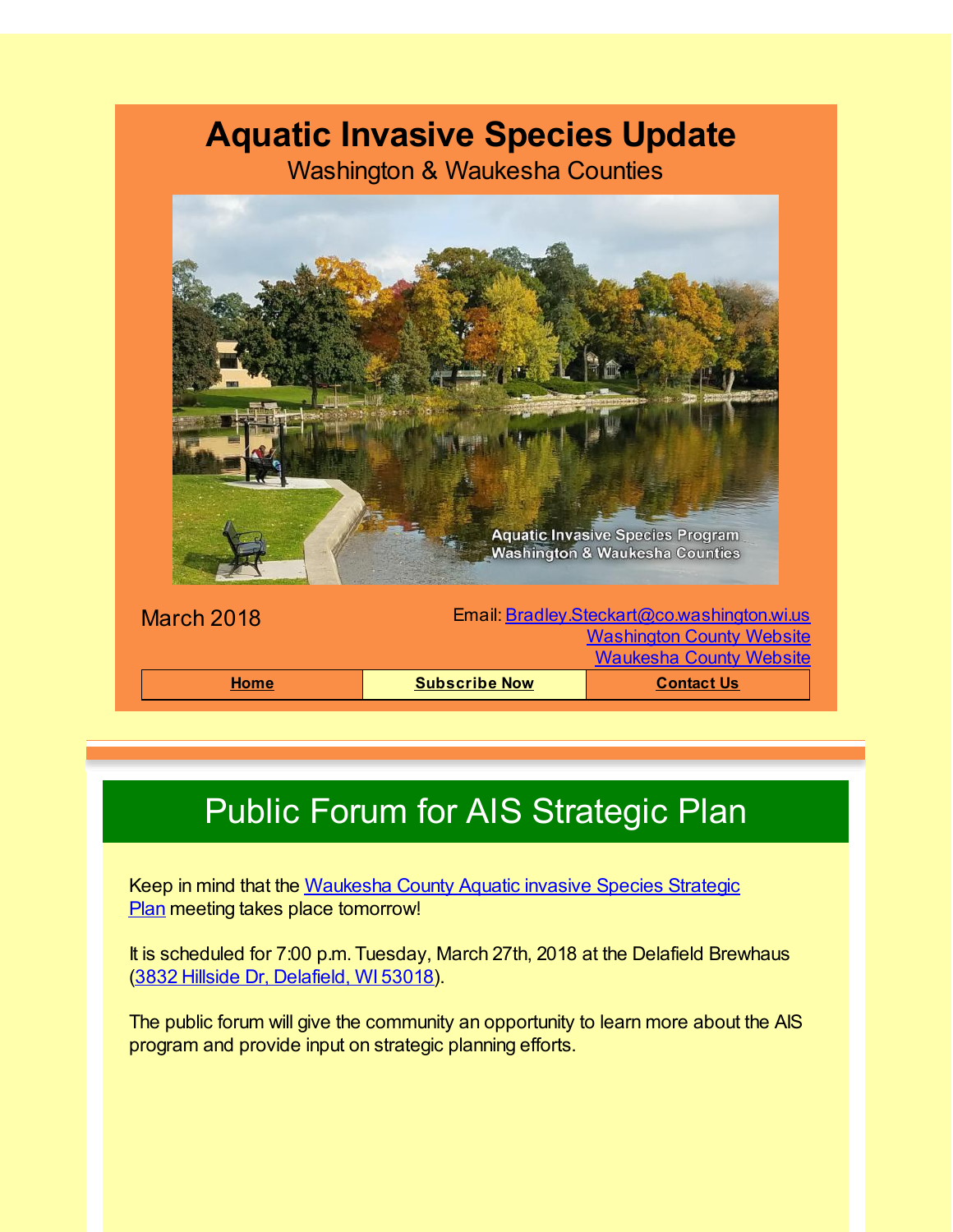

Delafield Brewhaus is located at 3832 Hillside Dr, Delafield, WI 53018.

Agenda Items include:

- Introductions and Background (7:00pm)
- Presentation of Waukesha County AIS Strategic Plan (7:10-7:40pm)
- Walkthrough of AIS Mapping Application (7:40-8:00pm)
- Questions and Discussion (8:00-8:30pm)
- Final Comments and Adjourn (8:35pm)



The Cover of the Waukesha County AIS Strategic Plan.

#### **Waukesha County's AIS Program Goals:**

- **Goal 1**:Educate water users, both residents and visitors, and the general public about the existence of AIS
- **Goal 2**:Prevent the spread of AIS to and from local waters
- **Goal 3**: Collect, map, analyze, and periodically update AIS population, distribution, and density data within Waukesha County to monitor program effectiveness and identify new AIS threats
- **Goal 4**: Reduce, Manage, and Control new and existing AIS populations within Waukesha County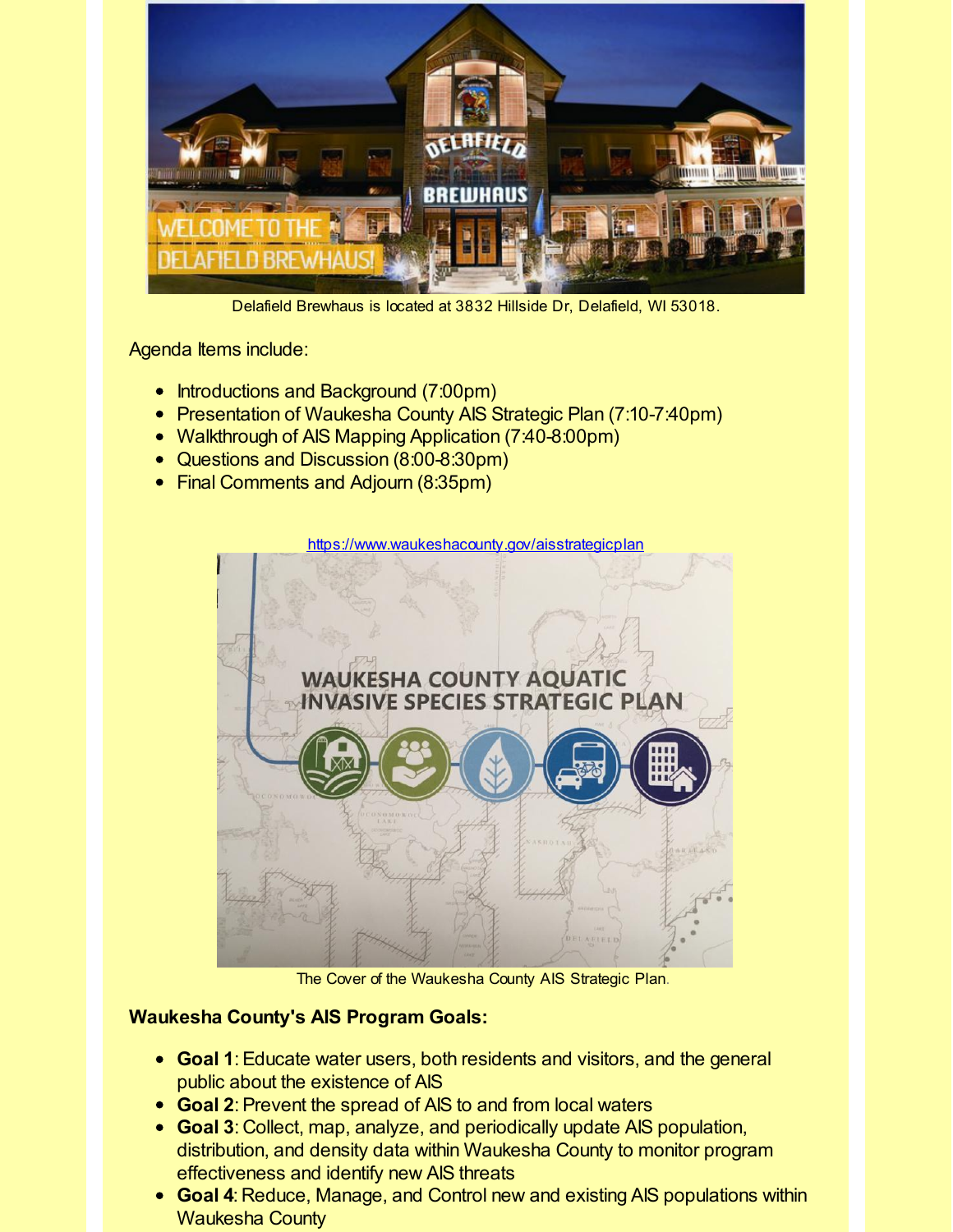- **Goal 5**: Network and Collaborate with other entities on AIS efforts
- **Goal 6**:Sustain the implementation of the AIS Strategic Plan and utilize it as a living document.

#### Clean Boats, Clean Waters Trainings

We are truly happy to support Lake Districts, Lake Associations, municipalities, and conservation organizations in applying for Clean Boats, Clean Waters (CBCW) grants. This year, we have had awesome CBCW grant participation with 11 municipalities, lake groups, and conservation organizations receiving grant funding for the summer of 2018!



With all these grants awarded, we better get to training! Please see the table below for dates, times, and locations for 2018 Clean Boats, Clean Waters watercraft inspector training.

Please RSVP at the link below to ensure we have your shirt size and enough training materials for each event, then mark your calendar for the training!

SIGN UP FOR CBCW [TRAINING](http://r20.rs6.net/tn.jsp?f=0019rlnD0gZBVUJX_FE6Wb0qoI5bNebwPf4qm9Q8HaNLBM0iJmLWvb6fDaW3STer_x38bUWjZUyM4N3Vzriv-K6KTVjTKGC5XkrDuPATQeTo51SR6CfY9J1iJ8eKw7aLecwD-QnSpNTYtA9NLJOUPhWFoFUhwf0EQUBKbD_zzvDuUioOQvihxhCSvhThVvfXuvusDVCZcdmKVv3k6zj015COFZRyc1c0Ofq3sFIrRZ1CIY6Fh_xzAAbxNQ-xO2HDuERBMThdwzUKhDrmrk0RZXAklAZTCDpMHxt64nPpCvRNxxb60xtCewc6wdRXopqmbm6LHISx_rP_OWTiz94FhvpswA6rWbeQ6EF6yn8a-VBOANM80AsNrNsXlMj2zenkuXj15iSuVTQtRob3L0pMIuMtw==&c=&ch=) HERE - Click "Aquatic Invasive Species" and follow the prompts to fill in the date you plan to attend and your T-shirt size.

| Date:    | County: | Time: | Place:                                                                      | Address:                                               |  |
|----------|---------|-------|-----------------------------------------------------------------------------|--------------------------------------------------------|--|
|          |         |       | 4/14/2018 Waukesha 9am-11am Retzer Nature Center -<br><b>Community Room</b> | S14 W28167 Madison St,<br>Waukesha, WI 53188           |  |
|          |         |       | 4/14/2018 Waukesha 2pm-4pm Retzer Nature Center -<br><b>Community Room</b>  | S14 W28167 Madison St,<br>Waukesha, WI 53188           |  |
|          |         |       | 4/28/2018 Washington 9am-11am Richfield Town Hall - Lower<br>llevel         | 4128 Hubertus Rd, Hubertus,<br>WI 53033                |  |
|          |         |       | 4/28/2018 Waukesha 2pm-4pm Muskego Library - Room 3                         | S73W16663 W Janesville Rd,<br>Muskego, WI 53150        |  |
| 5/5/2018 |         |       | Washington 9am-11am Big Cedar Lake PRD -<br><b>Classroom</b>                | 4480 Gonring Dr, West Bend,<br>WI 53095                |  |
| 5/5/2018 |         |       | Waukesha 2pm-4pm Oconomowoc Community<br>Center - Room C                    | 220 W Wisconsin Ave,<br>Oconomowoc, WI 53066           |  |
|          |         |       | 5/19/2018 Washington 9am-11am Public Agency Center - Room<br>3005           | 333 E Washington Street, West<br><b>Bend, WI 53095</b> |  |
|          |         |       | 5/19/2018 Waukesha 2pm-4pm Summit Town Hall (new Town<br>(Hall              | 37100 Delafield Road,<br>Oconomowoc, WI 53066          |  |

SIGN UP FOR CBCW [TRAINING](http://r20.rs6.net/tn.jsp?f=0019rlnD0gZBVUJX_FE6Wb0qoI5bNebwPf4qm9Q8HaNLBM0iJmLWvb6fDaW3STer_x38bUWjZUyM4N3Vzriv-K6KTVjTKGC5XkrDuPATQeTo51SR6CfY9J1iJ8eKw7aLecwD-QnSpNTYtA9NLJOUPhWFoFUhwf0EQUBKbD_zzvDuUioOQvihxhCSvhThVvfXuvusDVCZcdmKVv3k6zj015COFZRyc1c0Ofq3sFIrRZ1CIY6Fh_xzAAbxNQ-xO2HDuERBMThdwzUKhDrmrk0RZXAklAZTCDpMHxt64nPpCvRNxxb60xtCewc6wdRXopqmbm6LHISx_rP_OWTiz94FhvpswA6rWbeQ6EF6yn8a-VBOANM80AsNrNsXlMj2zenkuXj15iSuVTQtRob3L0pMIuMtw==&c=&ch=) HERE - Click "Aquatic Invasive Species" and follow the prompts to fill out the date you plan to attend and your T-shirt size.

To remain up-to-date, training should be completed at least every two years. Thank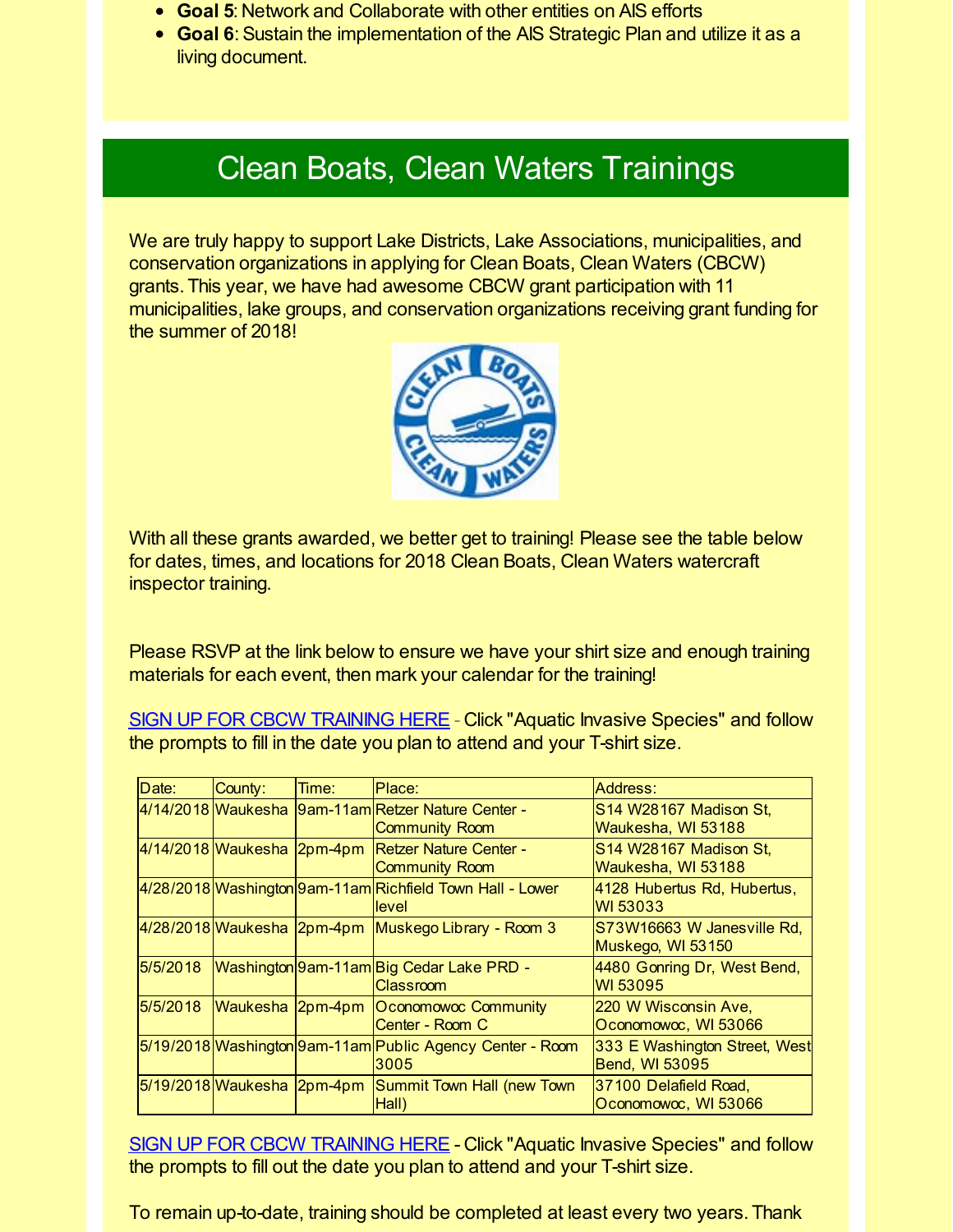you to the organizations who are conducting watercraft inspections this year!

## Wisconsin Lakes Convention 2018

The 2018 Wisconsin Lakes Partnership Convention will focus on "heeding the call" of lake stewardship. Please help your organization heed the call by attending the Wisconsin Lakes Convention! You can sign up at the link below. Many informative and beneficial workshops include:

- The Art and Science of Volunteer Coordination
- Lake District Commissioner Training
- Aquatic Plant Ecology and Identification
- DNR Database (SWIMS) and Web Mapping Workshop
- **Building Websites for Lake Organizations**
- **Citizen Lake Monitoring Network Refresher**
- Shoreland and Floodplain Management and Community Action

#### 2018 WISCONSIN LAKES PARTNERSHIP CONVENTION & WATER ACTION VOLUNTEERS SYMPOSIUM



APRIL 18-20, 2018 **HOLIDAY INN CONVENTION CENTER STEVENS POINT** 

Click here to REGISTER!



### Purple Loosestrife Beetle Training

Purple Loosestrife Beetles, ATTACK!

 $\mathbf{r}$ 

 $\mathbf{r}$ 

 $\mathbf{r}$ 

Are you interested in growing purple loosestrife and the beetles that eat it? You can help take control of wetlands that are being infested with this pesky invasive plant. If you would like to learn more, please attend one of these upcoming trainings!

Volunteers in the Purple Loosestrife Program start by growing potted purple loosestrife that is provided by the Washington/Waukesha County AIS Team and Washington County 4H. After the plants are 3-4 feet tall, each plant will receive 10 beetles. The beetles munch and reproduce on the purple loosestrife plant until it gets brown and wilted. That's when it is time to release them into a wild patch of purple loosestrife!

This table provides the dates and times that purple loosestrife activities occur in Washington and Waukesha Counties. We would love to see you get involved!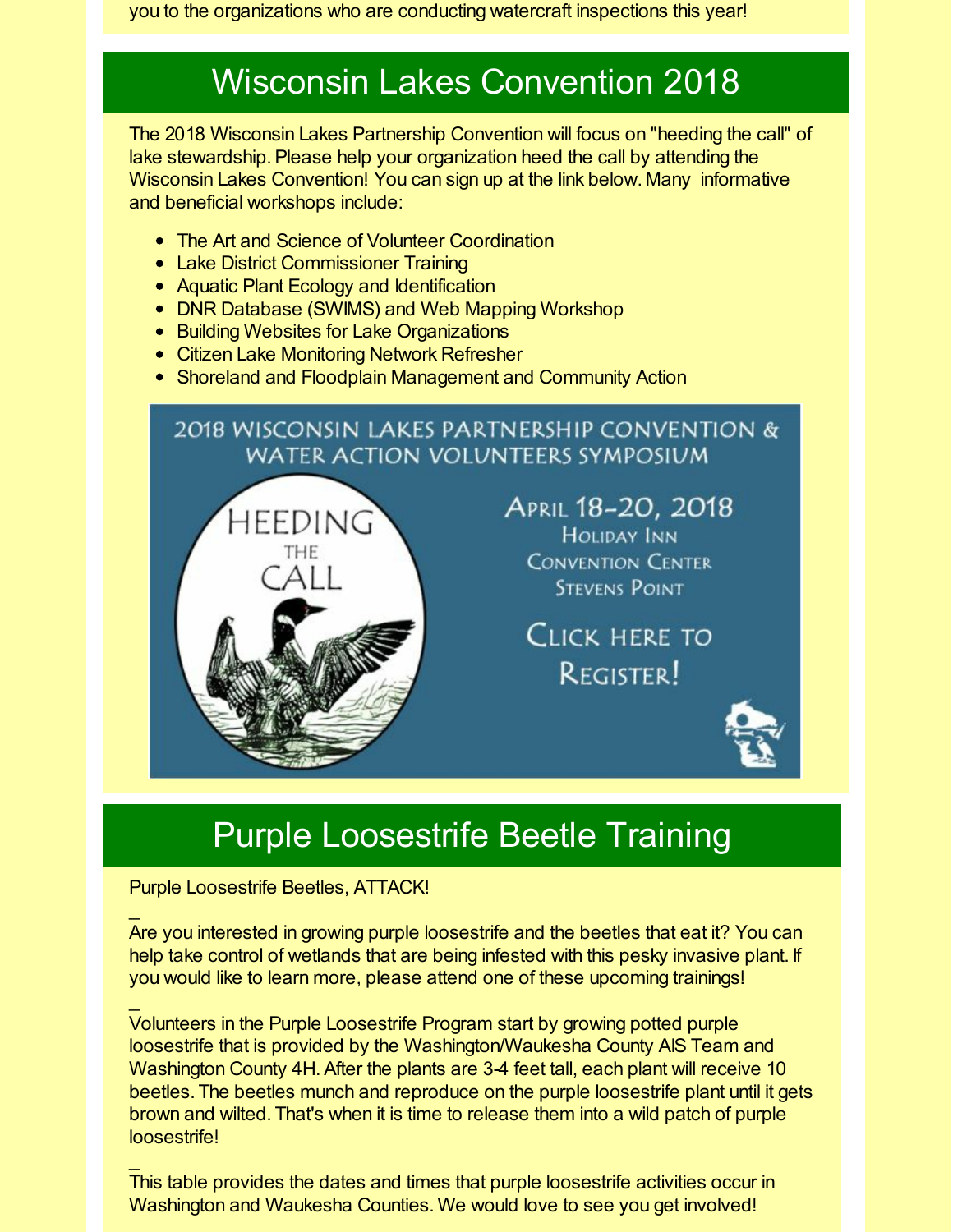| Date:                | County:                            | Activity: Time: Place: |                             |                                                                    | <b>Address</b>                                                                                               |
|----------------------|------------------------------------|------------------------|-----------------------------|--------------------------------------------------------------------|--------------------------------------------------------------------------------------------------------------|
|                      | 3/13/2018 Washington Training 5pm- |                        | 8pm                         | Public Agency<br>Center                                            | 333 E Washington Street,<br>West Bend, WI 53095                                                              |
| $4/10/2018$ Waukesha |                                    | Training 5pm-          | 8 <sub>pm</sub>             | <b>Prairie Springs</b><br>Environmental<br><b>Education Center</b> | <b>Prairie Springs</b><br><b>Environmental Education</b><br>Center, Carroll University<br>Waukesha, WI 53189 |
|                      | $4/28/2018$ Washington Planting    |                        | $9$ am-<br>12 <sub>pm</sub> | County<br>Fairgrounds                                              | 3000 Pleasant Valley Rd,<br>West Bend, WI 53095                                                              |



Watch the Galerucella beetle crawl and eat the purple loosestrife leaves.



nore, find and contact your local Aquatic Invasive Species Coordinator at http://dnr.wi.gov/lakes/invasives/topics.aspx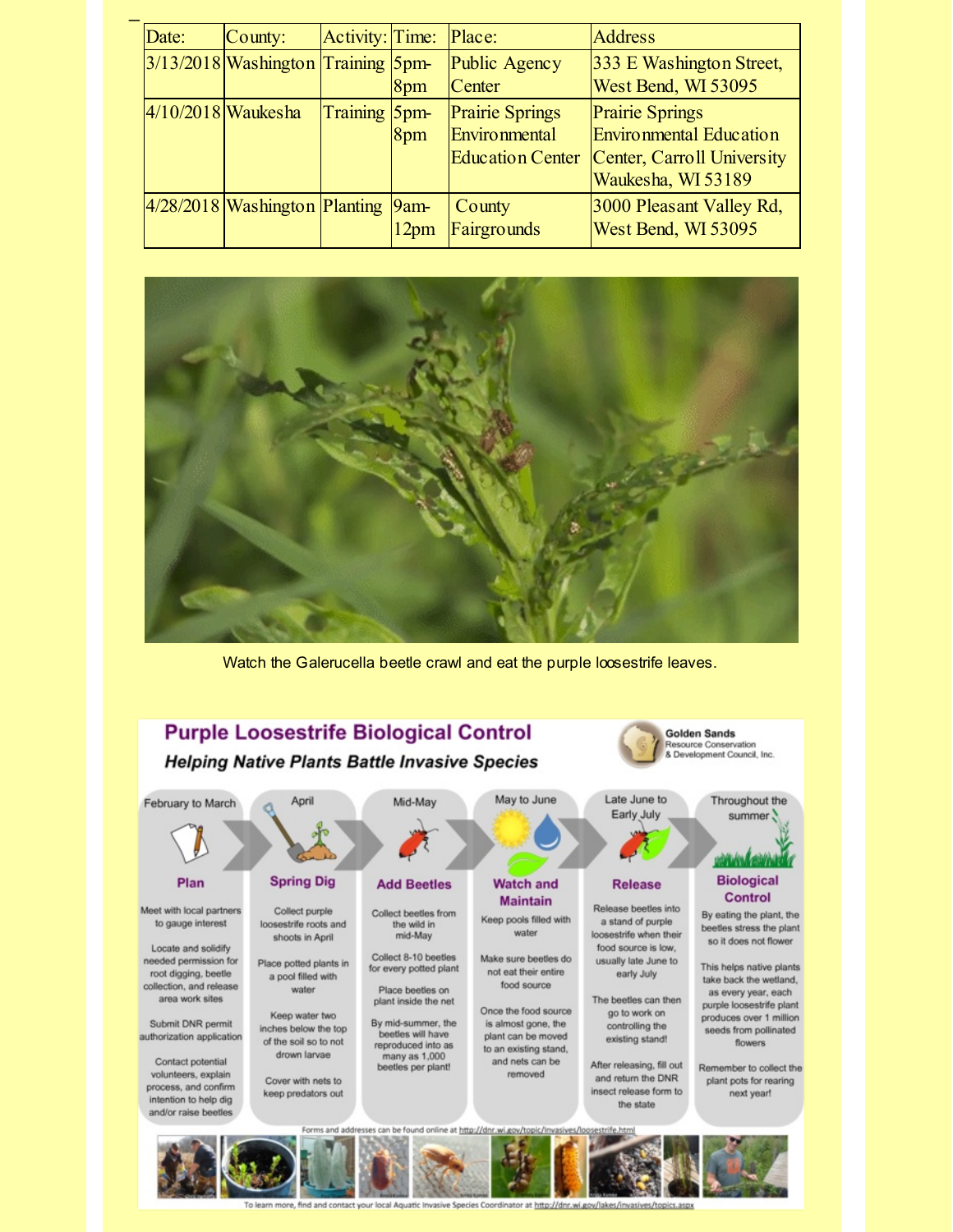#### Lake of the Month - Lake Twelve

March's lake of the month is Lake Twelve in the town of Farmington. Lake Twelve is a 45 acre lake located in Washington County, WI. It has a maximum depth of 20 feet. Visitors have access to the lake from a public boat landing. Fish include Panfish, Largemouth Bass and Northern Pike. The lake's water clarity is low. Lake Twelve is only known to contain Eurasian water-milfoil.



A view of Lake 12. Click to be connected to Google Maps

Conducting Clean Boats, Clean [Waters](http://r20.rs6.net/tn.jsp?f=0019rlnD0gZBVUJX_FE6Wb0qoI5bNebwPf4qm9Q8HaNLBM0iJmLWvb6fBBCXG0JeXdFC5AKP3SDTLa1gqqq_fCIQvoQkGpknmDrfl76B7bqvbx272qpG9lvJON0tgYGeSn2cxsm73pOWOPOj8rjzPB3oPhNmVT14JUwIf7znh1DeybaoArcQt_-P3UHIham2WQ8sNRRzYLixSQll6WNcirWOT0A-AcaUOe0rWeGq5jvegDBwt0ZIUj_UsPfgwqG2Aq2aLyne00w_PEW275Bg3j0Rn8QYDLfU15zovCgyYRHC3DCqNIfNBFetl15duKlXMqzs0tJyKyvMb_uMFOrNJXaJTyIUvQPOclemlC6Ndv5u7ULIlVC2_I97Q==&c=&ch=) at your lake helps prevent the detrimental effects of invasive species! If you are looking to participate in AIS prevention activities on your lake, feel free to contact the AIS team about getting involved.

To subscribe to this *Aquatic Invasive Species Update Newsletter* by clicking the image below or [here](http://visitor.r20.constantcontact.com/d.jsp?llr=kfohqmcab&p=oi&m=1102078785706&sit=mdwsaogdb&f=72c567dd-ea1f-46d9-a3b3-0487646a78a3)!